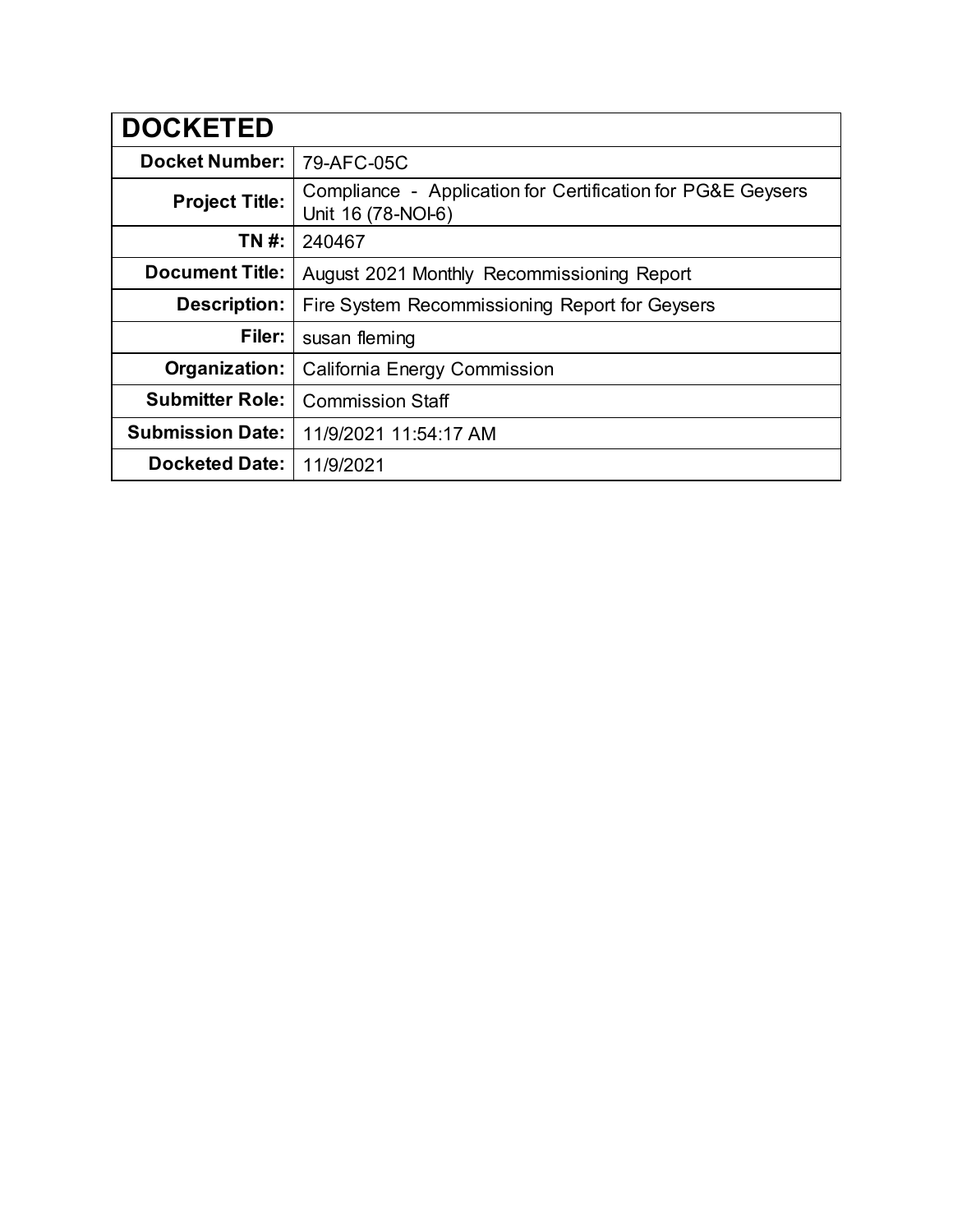

September 10, 2021

### *Submitted Via E-Mail*

Eric Veerkamp Compliance Project Manager Siting, Transmission and Environmental Protection (STEP) Division California Energy Commission 1516 Ninth Street, MS-2000 Sacramento, CA 95814 E-Mail: [Eric.Veerkamp@energy.ca.gov](mailto:Eric.Veerkamp@energy.ca.gov) 

**RE: August 2021 Monthly Recommissioning Report for Geysers Power Company, LLC plants: Geysers Unit 3, Sonoma (80-AFC-01C); Geysers Unit 16, Quicksilver (79- AFC-05C); Geysers Unit 17, Lake View (79-AFC-01C); Geysers Unit 18, Socrates (79-AFC-03C); Geysers Unit 19, Calistoga (81-AFC-01C); and Geysers Unit 20, Grant (82-AFC-01C)** 

Dear Mr. Veerkamp:

Consistent with COM-4, and as part of Geysers Power Company's ("GPC") ongoing efforts to keep the Energy Commission informed of fire system recommissioning at the Geysers, GPC is providing the enclosed report summarizing the August 2021 recommissioning activities at the above listed six geothermal power plants. This monthly report covers recommissioning activities during the August 1-31, 2021 period and provides recommissioning schedule updates. The monthly report is comprised of the body of the report and two confidential appendices.

Please let us know if you have any questions regarding this report.

Sincerely,

 $\sqrt{s}$ 

Chase K. Maxwell E-Mail: [ckm@eslawfirm.com](mailto:ckm@eslawfirm.com)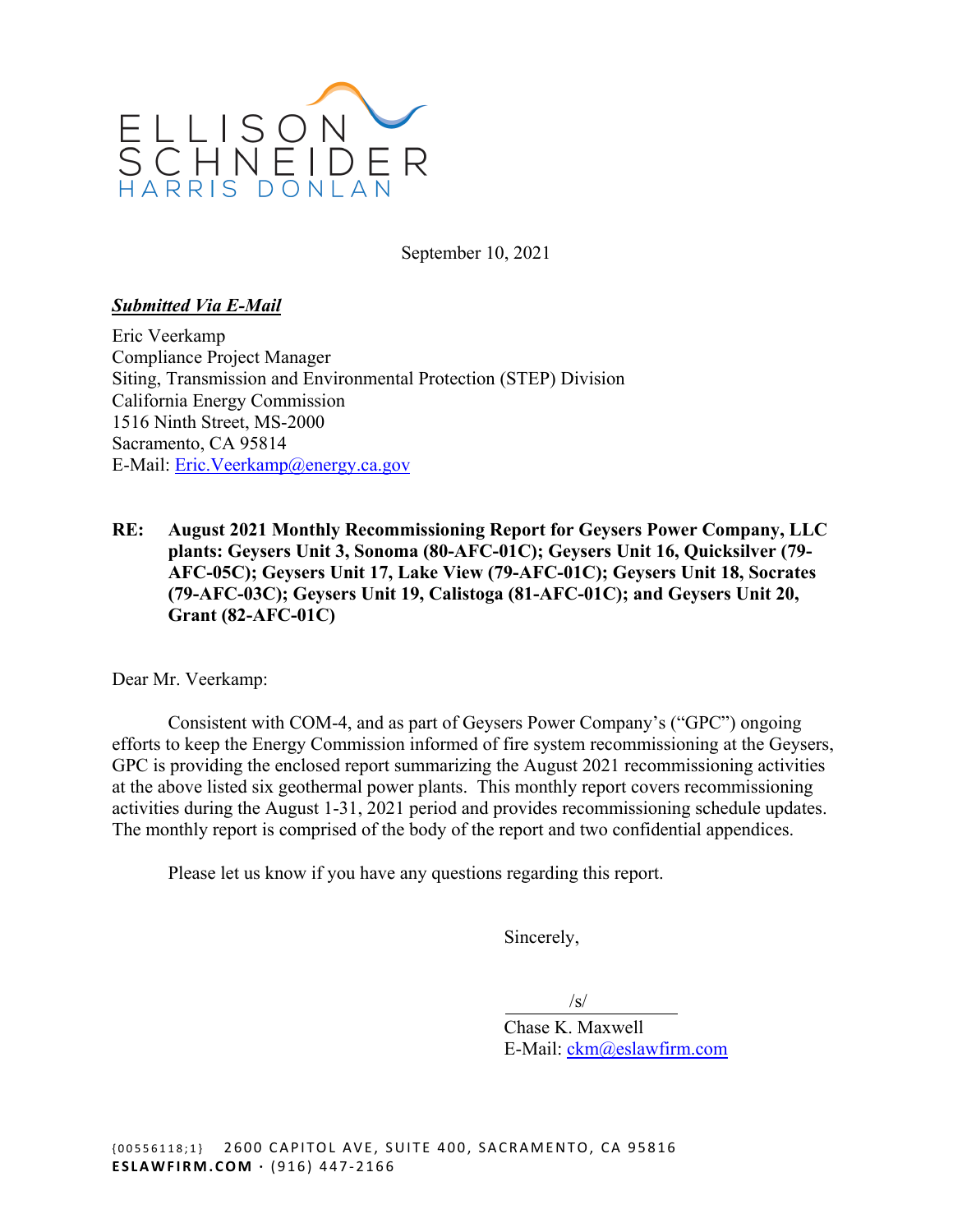# **Geysers Power Company, LLC**

**Unit 3 (80-AFC-01C) Unit 18 (79-AFC-03C) Unit 16 (79-AFC-05C) Unit 19 (81-AFC-01C) Unit 17 (79-AFC-01C) Unit 20 (82-AFC-01C)** 

## **Recommissioning Activity Report for August 2021 And Confidential Appendices**

#### **Submitted September 10, 2021**

Pursuant to COM-4, and as part of Geysers Power Company's ("GPC") ongoing efforts to keep the Energy Commission informed of fire system recommissioning activities at the Geysers, GPC is providing this report summarizing the recommissioning activities at Sonoma (Unit 3), Quicksilver (Unit 16), Lakeview (Unit 17), Socrates (Unit 18), Calistoga (Unit 19), and Grant (Unit 20), collectively referred to herein as "the Geysers." This report covers recommissioning activities during August 2021 (August 1-31, 2021) and provides recommissioning schedule updates.

#### **1. Fire Protection Project Status**

The Fire Protection Recommissioning project at the Geysers continued in the month of August. Unit 16 final recommissioning walk down was conducted in coordination with GPC management, NV5 and the CEC. The recommissioning of Unit 16 is now complete. Work was scheduled for Q4 for the cooling tower fan motor installation and electrical work. GHD is also working on the design details for the deluge system for the Unit 3 turbine bearings to replace the inactive CO<sub>2</sub> system. The Unit 17 new UL rated fire pumps were delivered and awaiting installation.

#### **Items Completed During the Month**

Items completed in August are discussed in this section, below. Ongoing Maintenance and Construction Activities are discussed in Confidential Appendix A.

#### Unit 3

Q3 Inspection, Testing, and Maintenance quarterly inspections were conducted.

#### Unit 16

Q3 Inspection, Testing, and Maintenance quarterly inspections were conducted.

#### Unit 17

Q3 Inspection, Testing, and Maintenance quarterly inspections were conducted.

Unit 18

Q3 Inspection, Testing, and Maintenance quarterly inspections were conducted.